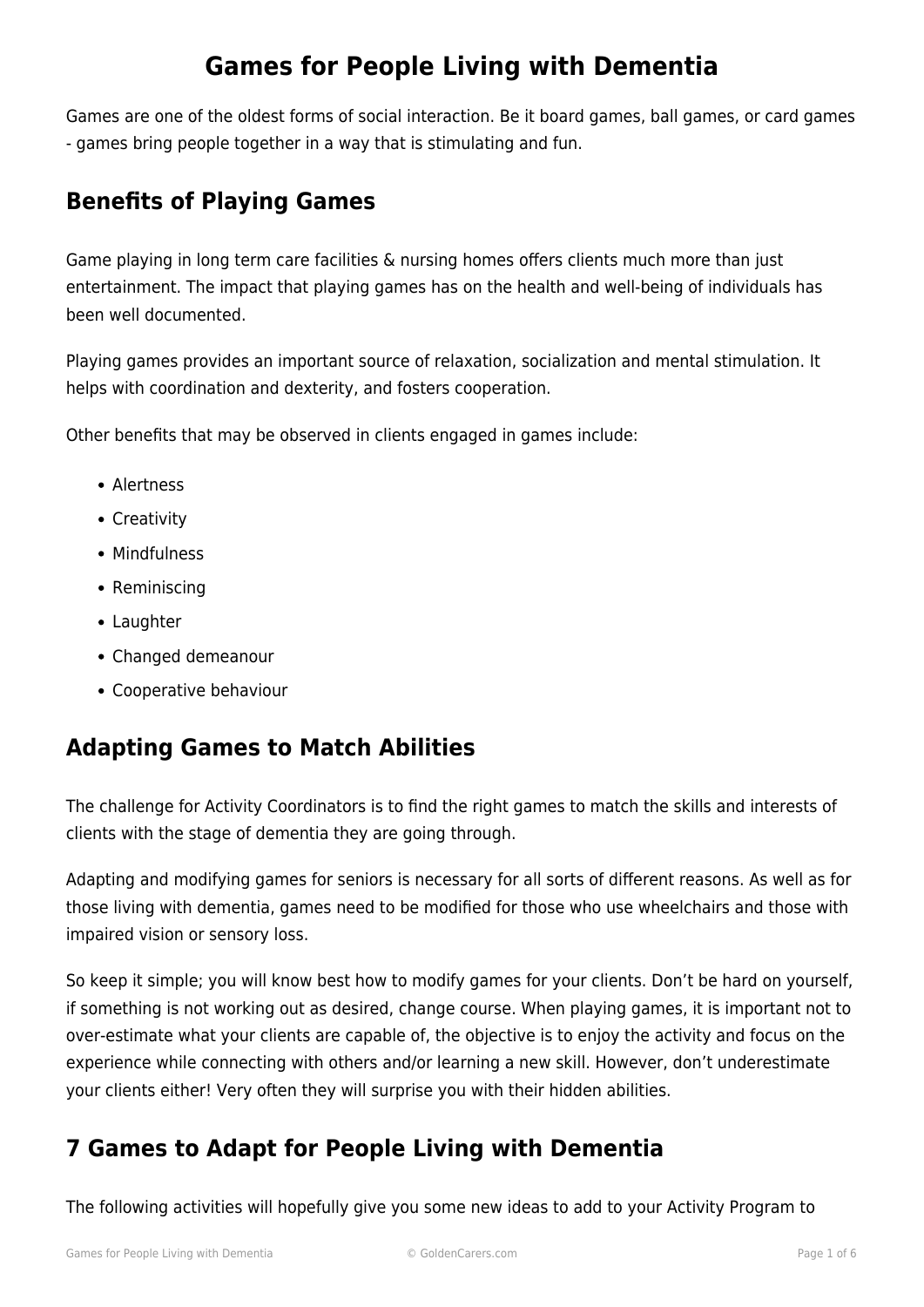vitalize your clients with laughter, enjoyment, and socialization.

### **Jenga**



Jenga is a wooden block stacking game promoting physical skills. Players build a tower and take turns removing a block from the tower and balancing it on top of tower, making it increasingly unstable. It is easy to set up and suits most people. The game finishes when the tower falls apart. Adapt the game according to the ability of clients e.g. make the tower shorter and faster to rebuild.

#### **Qwirkle**



Colourful game similar to dominos. The game's rules are to match colours and shapes promoting tactical manoeuvres and planned strategies.

#### **Say Anything**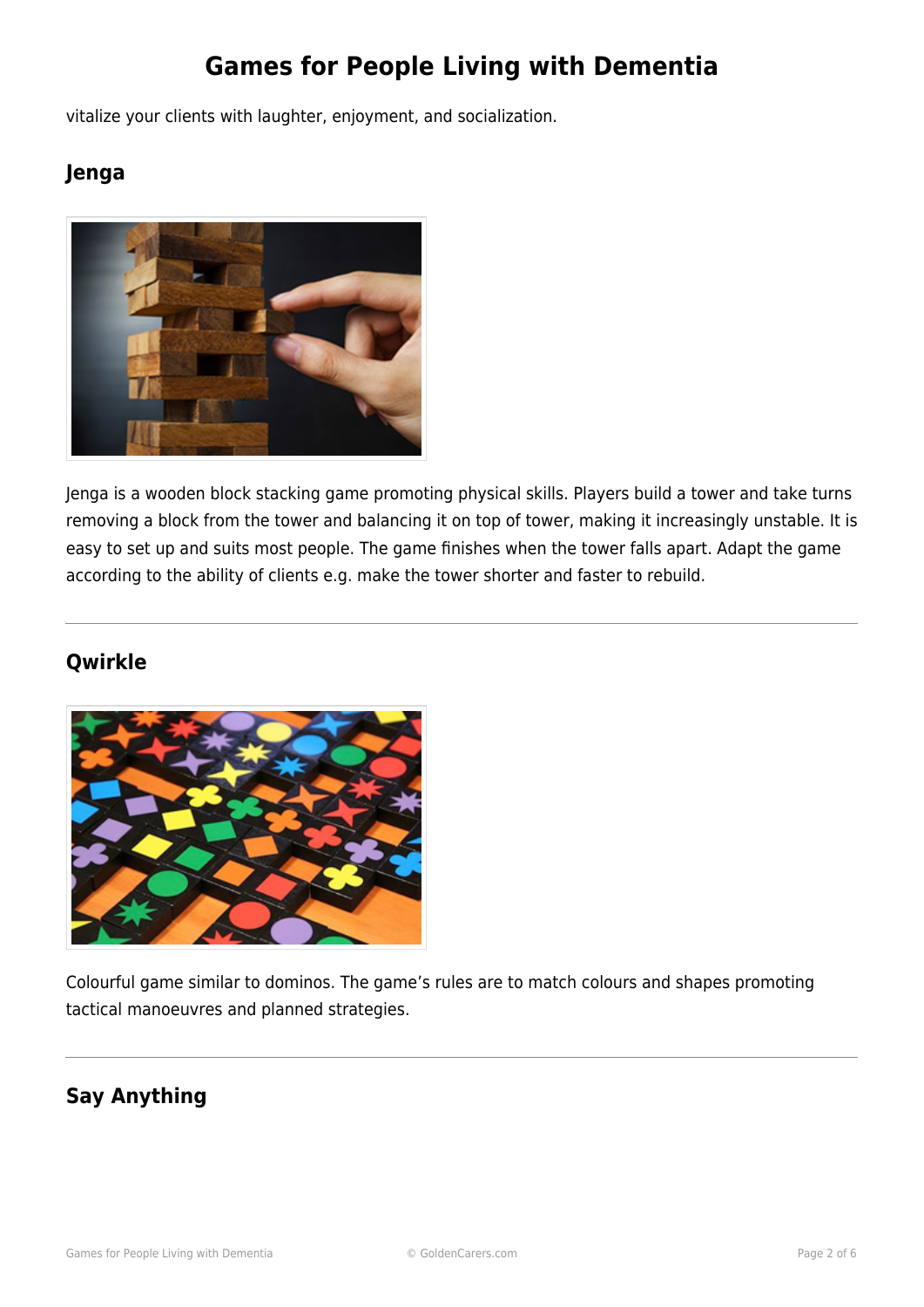

This game is an ideal way to socialise with new clients. It consists of a series of cards with questions and dry eraser boards on which to answer them. The questions are open-ended which means they express personal taste and interpretation, instead of being influenced by feelings. You may adapt the game to suit the needs of clients e.g. by having a designated person to write answers.

#### **Vintage Spinning Tops**



Many clients will remember them and will be pleased to wind them up and play as they once did in their youth. Try to get the traditional wooden ones with a short iron tip and string.

#### **Quoits**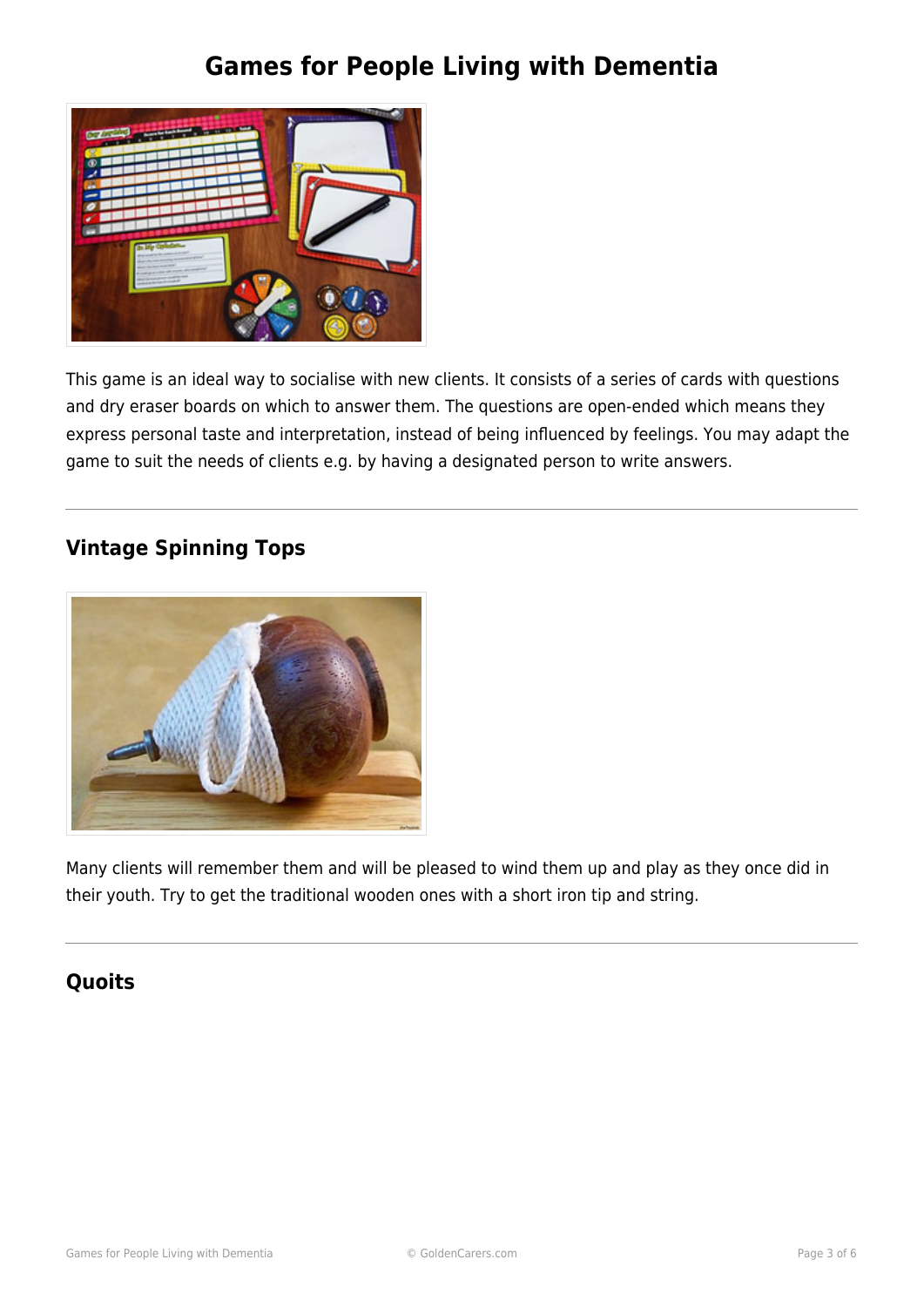

Ancient game to be played indoors or outdoors. It consists of six rope rings and a wooden spike. Players sit back three metres (or less) from spike and throw rings. The person with the most rings on the spike is the winner. This game is a good one to improve hand-eye coordination.

#### **Bean Bags**



Versatile game ideal to target, toss, juggle, clap & catch, or indoor shuffleboard. They can be homemade in all shapes and sizes or purchased online. [Bean Bag Toss Game](https://www.goldencarers.com/bean-bag-toss/3649/)

#### **Charades**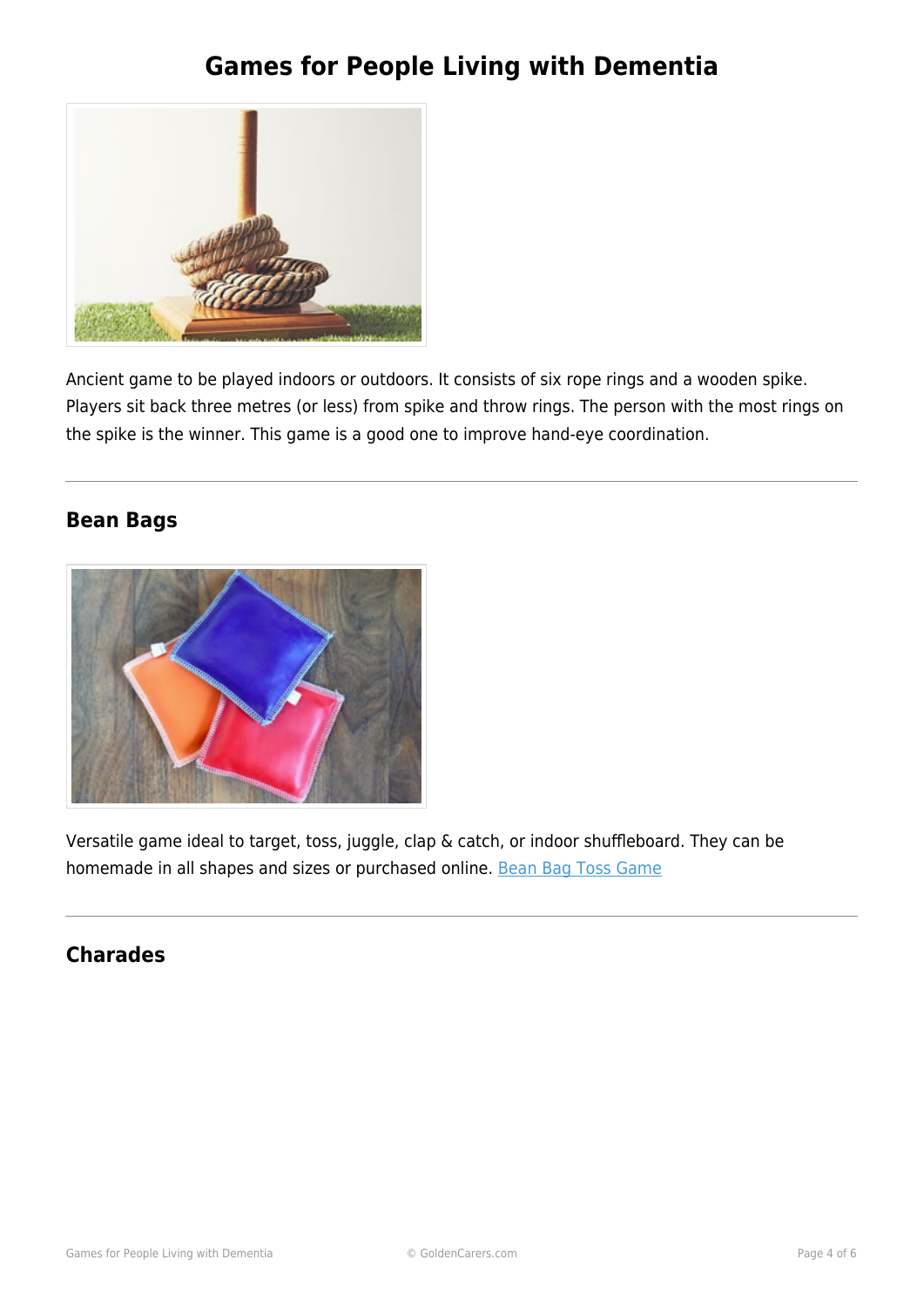

A fun game that can be adapted for seniors. All word cards contain an acting word or words to be acted silently to the opposite team. Start with simple words and graduate to themes such as TV shows and famous movies. [See instructions and download templates on Golden Carers.](https://www.goldencarers.com/charades-game/4780/)

### **15 More Game Ideas for People Living with Dementia**

- Parachute Game Sew scarves together to make a large square or cirlce. Participants hold around the edge and wave it up and down to keep a balloon in the air.
- Table Pong [\(Beer Pong](https://www.goldencarers.com/beer-pong-game/4032/) without the beer!)
- [Noodle Hockey](https://www.goldencarers.com/noodle-soccer/4629/)
- Quick fire quizzes Words beginning with...
- Karoke with large screen display of words
- [Bingo](https://www.goldencarers.com/playing-bingo-history-rules-bingo-calls/4474/)
- [Musical Bingo](https://www.goldencarers.com/musical-bingo/3188/)
- [Whiteboard Word Games](https://www.goldencarers.com/word-game/3199/) (write a word and then make smaller words out of it)
- [The Price is Right](https://www.goldencarers.com/the-price-is-right-game/3200/)
- [Memory Tray](https://www.goldencarers.com/memory-tray/4724/)
- [Money Counting Games](https://www.goldencarers.com/money-counting/4137/)
- [School Days Reminiscing Cards](https://www.goldencarers.com/school-days-reminiscing-cards/3831/)
- [Balloon Games](https://www.goldencarers.com/balloon-games/3196/)
- [Play Dough Crafts](https://www.goldencarers.com/play-dough-crafts/4020/)
- [Pairing & Sorting Games](https://www.goldencarers.com/pairing-sorting/3777/)

#### **Help us add to this list of games for people living with dementia!**